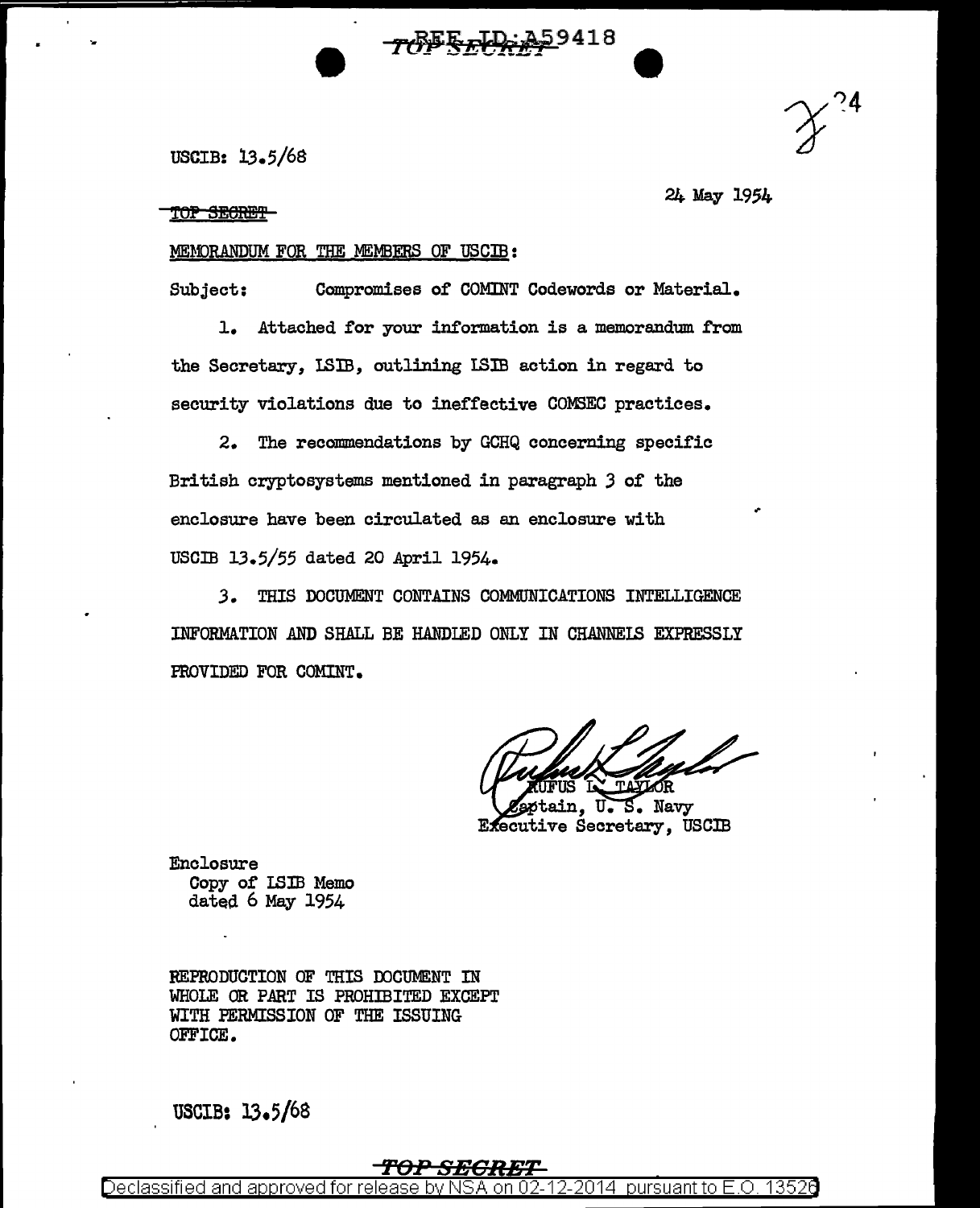<del>POP SECRET</del>

Oakley, Priors Road, Cheltenham., Glos.

LSID/119/54

6th May, 1954.

Executive Secretary, United States Communications Intelligence Board.

## COMPROMISES OF SIGINT CODEWORDS AND/OR MATERIAL

**FEE ID:A59418**<br>TOP SECRET

L.S.I.B. acknowledges receipt of five copies of U.S.C.I.B. Directive No. 9, published in accordance with paragraph 46 of Appendix 1 B' to the UKUSA Agreement. Similar instructions are being incorporated in the new version of IRSIG which will be issued shortly.

2. In accordance with the provisions of Appendix  ${}^{1}B$ <sup>1</sup> the Directors of G.C.H.Q. and N.S.A. have from time to time exchanged details of the various instances of misuse of Sigint communications from which it might be assumed that information had been compromised. Through its concern at the large number of such misuses L.S.I.B. charged its Security Committee, last July, with a review of the causes of the errors occurring on U.K. communications.

*3.* This review led to a list of recommendations designed to bring about an improvement in the situation; these recommendations have been formally adopted by L.S.I.B. and are being implemented by the authorities concerned. A copy of the recommendations is attached at Appendix for the information of your Board. Certain further recommendations concerning specific British cryptosystems have been communicated by Director G.C.H.Q. to Director N.S.A.

4. L.S.I.B. is pleased to note that the attention drawn to this subject by the review appears to have had some effect on the  $U_{\bullet}K_{\bullet}$ users at all levels.

*5.* L.S.I.B. welcomes the revised instructions for the ASAM 2-1 cypher machine - the misuse of which had been responsible for a number of compromises.

6. , L.S.I.B. intends to keep this subject under continuous review and is confident that  $U.S.C.I.B.$  will take corresponding action in view of the dangers to the common effort inherent in the misuse of Sigint communications.

| PI 86-36/50 USC 3605 |                                                      |  |
|----------------------|------------------------------------------------------|--|
| man ang pam          | <b>Decretary</b><br>London Signal Intelligence Board |  |